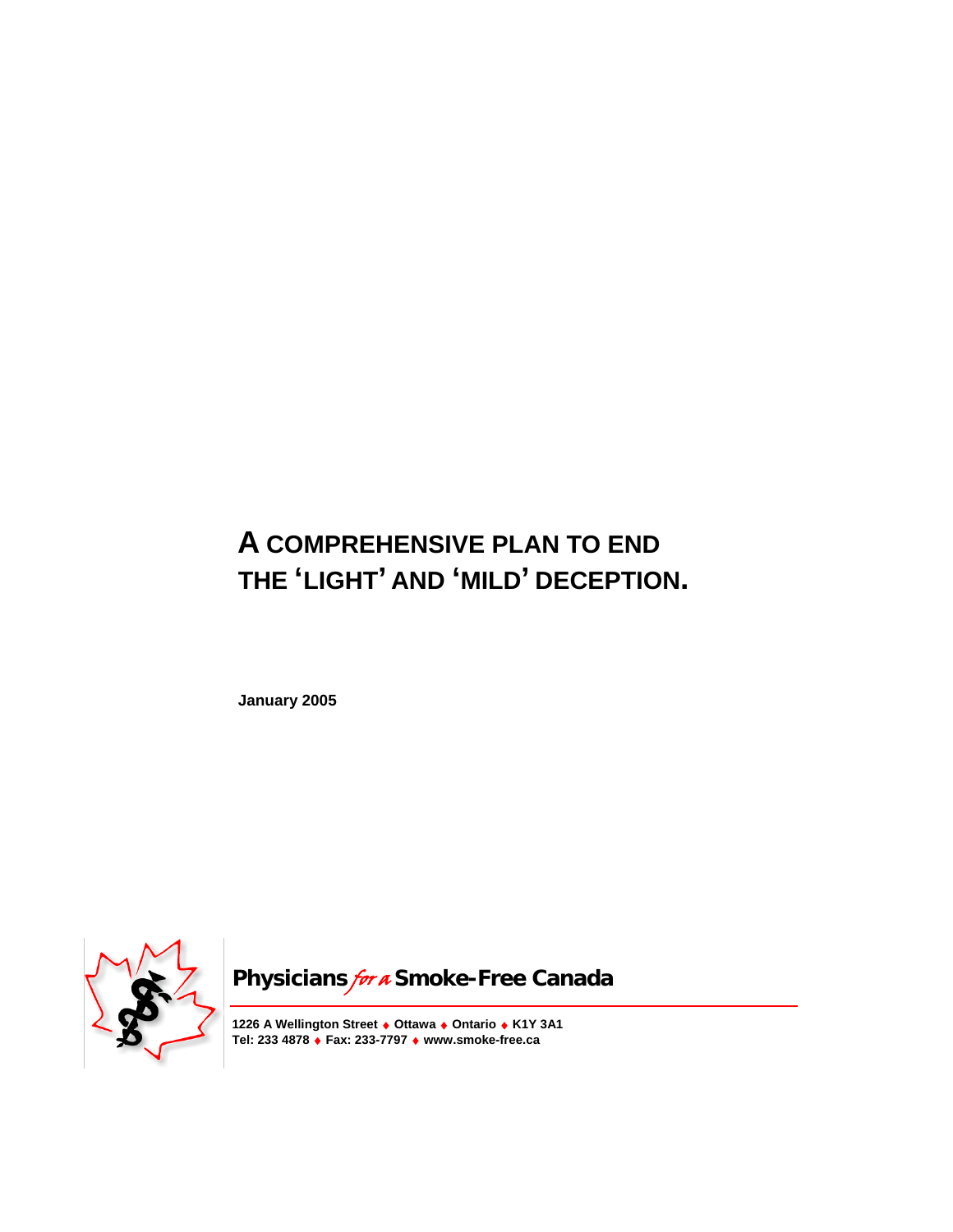# **A comprehensive plan to end the 'light' and 'mild' deception.**

For over thirty years, Canadian tobacco companies have deceived smokers into thinking that 'light' cigarettes are less harmful than 'regular' cigarettes. They have designed their cigarettes and their cigarette packaging and marketing to perpetuate this deception.

For over twenty years, Health Canada has known that the measurements of tar, nicotine and other compounds produced by smoking machines do not reflect the amount of harmful substances inhaled by real smokers. For over six years, Health Ministers and the department have admitted that this deception is harming Canadians, but have done nothing to stop change the way tobacco companies use packaging marketing and cigarette design to deceive smokers.

For over ten years, health groups have been calling for an end to the deception and have called on Health Canada to use its regulatory power to ban deceptive packaging and labelling and have called on the Competition Bureau and other consumer protection bodies to intervene.

Many Canadians still believe that these cigarettes are less harmful, even though governments and other health authorities have cautioned that this is not the case. More than 600,000 Canadians who smoke so-called 'light' and 'mild' cigarettes believe that the will get less tar from these cigarettes.1

To protect consumers, Health Canada must **ban each of the deceptive practices** used by tobacco companies, including:

- 1. The use of misleading brand descriptors that falsely convey differences in 'strength,' such as 'light,' 'ultra-light,' 'mild,' 'ultra-mild,' 'smooth,' etc.
- 2. The use of misleading colours and packaging elements that falsely convey differences in strength, such as the use of lighter colours or more white space to falsely imply that these products are less harmful.
- 3. The display of numbers on packages that falsely convey differences in the amount of compounds inhaled between brands or sub-brands of cigarettes, and that fail to tell consumers how much they are inhaling.
- 4. The marketing and display of cigarettes in ways that falsely conveys distinctions between types of cigarettes.
- 5. The use of brand extensions (several types of one brand of cigarettes) that falsely convey distinctions between types of cigarettes.
- 6. The use of cigarette designs that falsely convey a smoking experience of 'reducedstrength', and that facilitate changes in smoking behaviour that are unperceived or barely perceived by the smoker.

**Believe That Light or Mild Cigarettes reduce the Risks of Smoking Without Having to Give Up Smoking**



*Health Canada surveys show that the light and mild deception harms many smokers*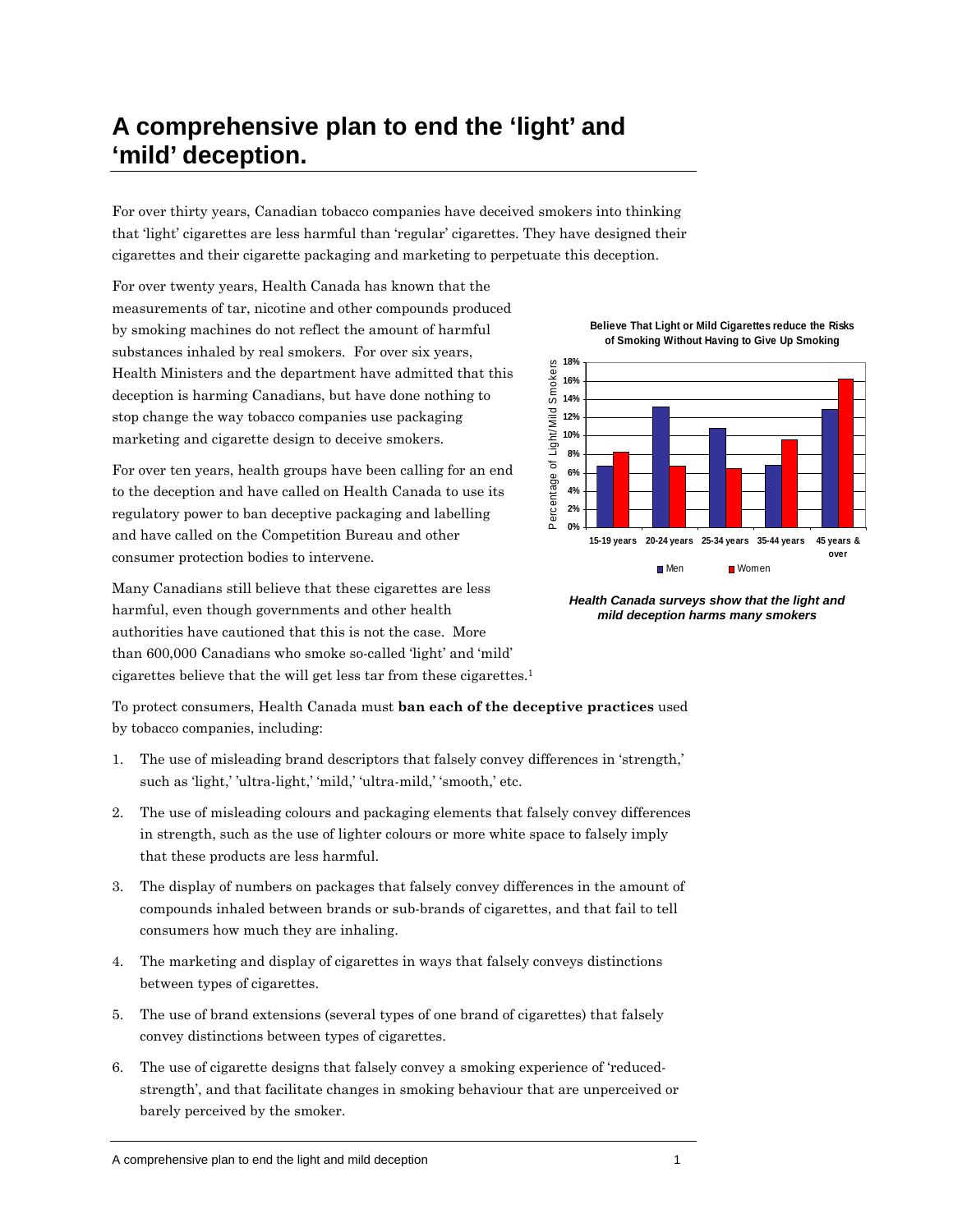# **Step 1: Ban misleading brand descriptors**

Health Canada's continued delays in banning the use of the terms 'light' and 'mild' have become cause for wide concern. More than three years have passed since a previous Minister of Health requested tobacco companies to voluntarily remove these labels, and subsequently issued a notice of his intent to implement regulations requiring them to do so.

Other countries have not been so slow to take this important first step. Since September 30, 2003 the European Union has required its (now) 25 member states to ensure that "texts, names, trade marks and figurative or other signs suggesting that a particular tobacco product is less harmful than others shall not be used on the packaging of tobacco products." 2 Brazil and Israel have introduced similar provisions.3

Canada recently ratified the global tobacco treaty, the Framework Convention on Tobacco Control, which requires that parties to the treaty:

 *" ensure that tobacco product packaging and labelling do not promote a tobacco product by any means that are false, misleading, deceptive or likely to create an erroneous impression about its characteristics, health effects, hazards or emissions, including any term, descriptor, trademark, figurative or any other sign that directly or indirectly creates the false impression that a particular tobacco product is less harmful than other tobacco products. These may include terms such as "low tar", "light", "ultra-light", or "mild";"4*

Tobacco industry tactics in the countries which have banned terms suggest that additional measures are necessary.

The companies have attempted to subvert the purpose of the European and Brazilian regulations by introducing colour-coding to replace the newlybanned terms. Red is most often used to convey "full strength", blue to convey "light," silver to convey "extra light" and green to convey menthol.

The tobacco companies' willingness to continue communicating false differences in their brands illustrates why it is necessary to ban the use of misleading descriptors, but that doing *only* this is not sufficient to end the deception.





*In Europe and Brazil, tobacco companies replaced words like 'light' with colour coding.*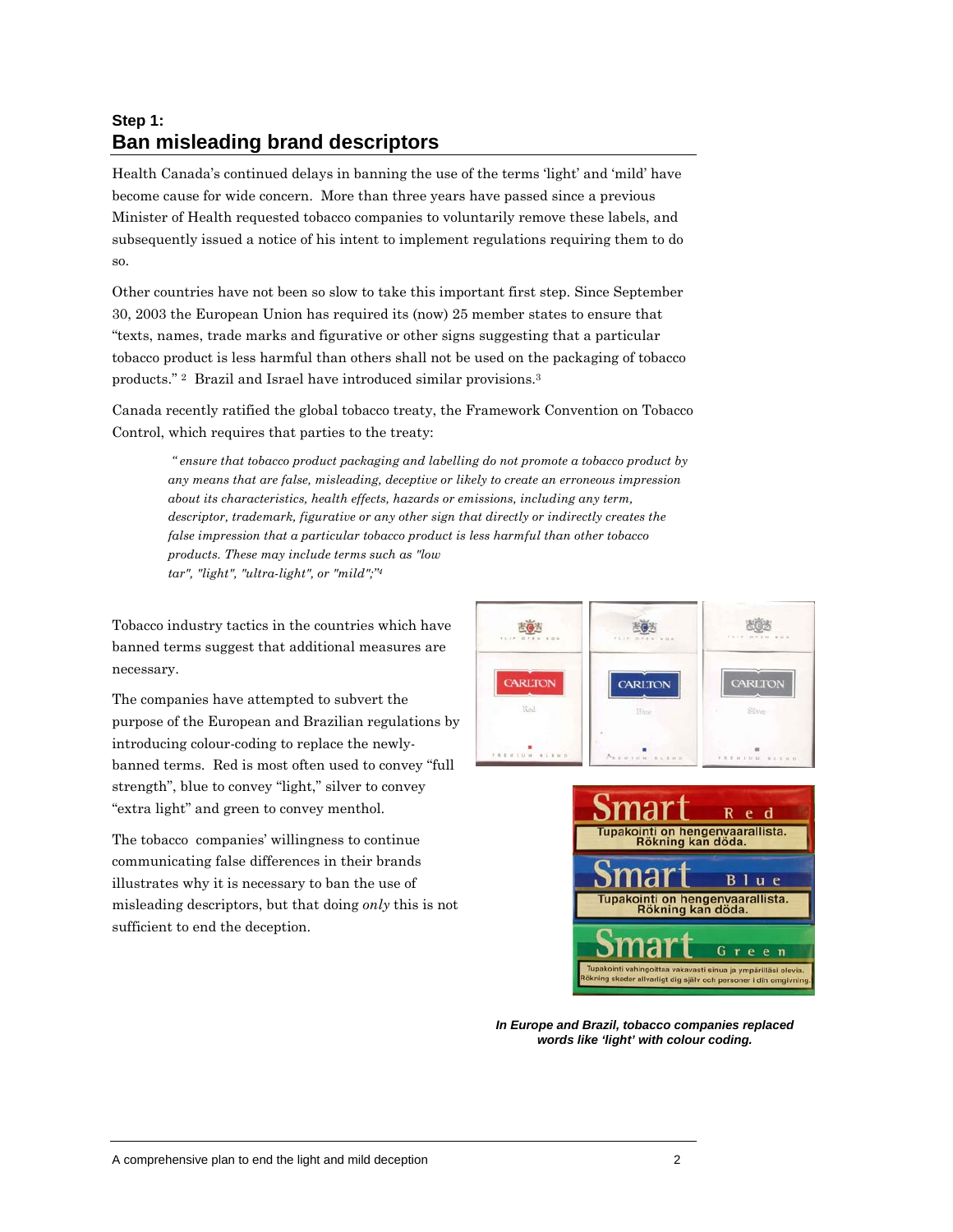# **Step 2: Remove misleading numbers from cigarette packages**

In 1976, Canada's tobacco companies adopted a voluntary code to display ratings for tar and nicotine content of their cigarettes. The same year, the first 'light' brand (Players'

Light) was introduced. It quickly became the best-selling brand. In 1989, the first federal laws on cigarette labelling came into effect, and the formerly voluntary listing on packages of tar, nicotine and carbon monoxide became mandatory. In 2000 the government imposed new requirements that other compounds also be disclosed, and that a second machine measurement also be used.5 The first method (ISO or FTC) was developed by tobacco companies, the second was adapted from the first by Health Canada and intended to show a more 'realistic' measurement of smoker exposure.

It is now well established that the machine readings shown on cigarette packages (both the historic and recent measurements) have little relationship to how much an individual actually smokes. Yet many smokers believe that the numbers on the side of the package can provide a guide to how much smoke they will inhale.<sup>6</sup>

The development by Health Canada of a second test method was helpful in illustrating that the apparent differences between brands under one system had little relationship to the differences under a second system. By requiring the results of



*Canadian cigarette packages must now display readings from two machine tests. The dark bars are the standard test developed by tobacco companies, the light bars are the 'intense' method developed by Health Canada.* 

*Neither of these values do not help smokers understand how much they are inhaling and help continue the deception that some cigarettes are less harmful than others.* 

both tests to be shown on each cigarette package, they have provided smokers with more information, but there is no evidence that this information has been helped smokers understand that there is no relationship between those values and their own smoke exposure.

While smokers are likely to inhale toxic substances in amounts somewhere between the lowest number and the highest number on the side of the package, there is about a threefold difference between these numbers and there is no way of knowing how much a given smoker will inhale. The information is thus, at best, useless and, at worst, dangerously deceptive to individual consumers.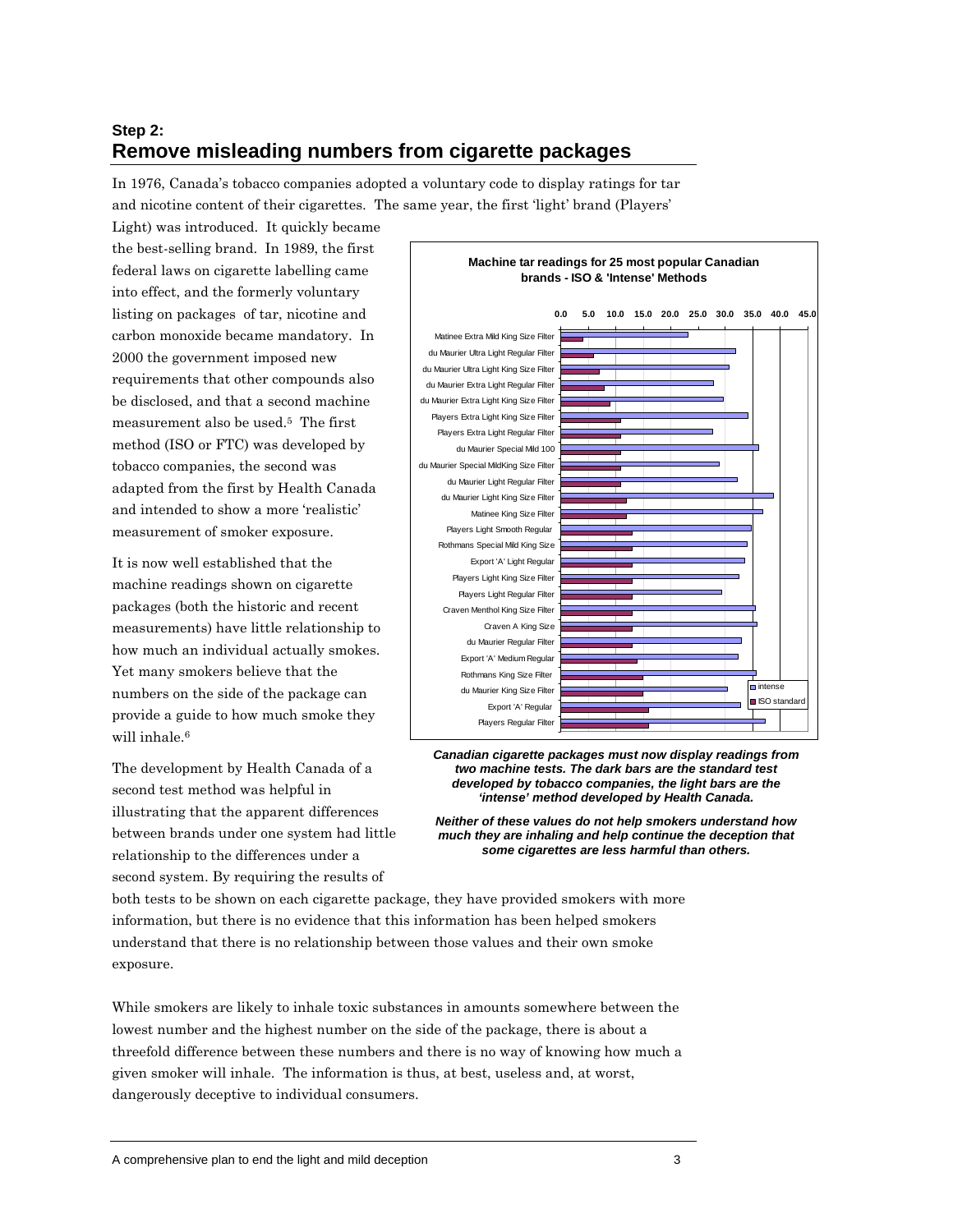# **Step 3: Ban deceptive package imagery**

Tobacco companies have developed package imagery to reinforce the deception that leads smokers to think that some brands are less harmful than others.

As the industry's own studies put it:

*"a pack not only generates powerful independent images, but also provides important and predictable cues or suggestions about the type of smoke which may be expected from a cigarette contained in such a pack, and even the type of person who might typically smoke such cigarettes."7* 

Canada's largest tobacco company, Imperial Tobacco/BAT researched how package design affected the perceived strength of their products, that is to say they measured how the package reinforced the deception that there were differences in the strength/harmfulness of their products.

> *"Brand name does have connotations which may shift product perception. However the more important influences appear to be the product itself and the pack in which it is presented.*

*Subjective evaluation can be manipulated by imagery variables.""8*

*We have learnt that tar level isn't the only determinant of strength. Other main contributors would be the qualifier (strong, medium light), packaging and other elements that contribute to the trademark image. A good illustration of this is Player's Medium versus Player's Light; the tar level of these two brands is practically identical (14 vs 13) - yet in image terms, they are perceived to be significantly different on strength (6.4 versus 5.1)."* 

*When we position our brands, we use all the tools to place the brands at the desired position in relation to the parent and the competition."9*

The current package of Player's cigarette brand family shows how imagery in the form of:

- different styles of boats
- different intensities of the chevron
- different amount of white on the package
- different descriptors, and
- different intensities of blue

are combined to convey deceptive differences within the brand.

Imperial Tobacco says it does this to help smokers "navigate the tar spectrum" 10 That is to say, they admit that they intend smokers to believe that there is a difference between brands.

**Eliminating only the descriptors (i.e. 'light', 'smooth,' and 'silver') would not eliminate the deception. The use of colours, imagery and other devices that contribute to the deception must also be banned.** 



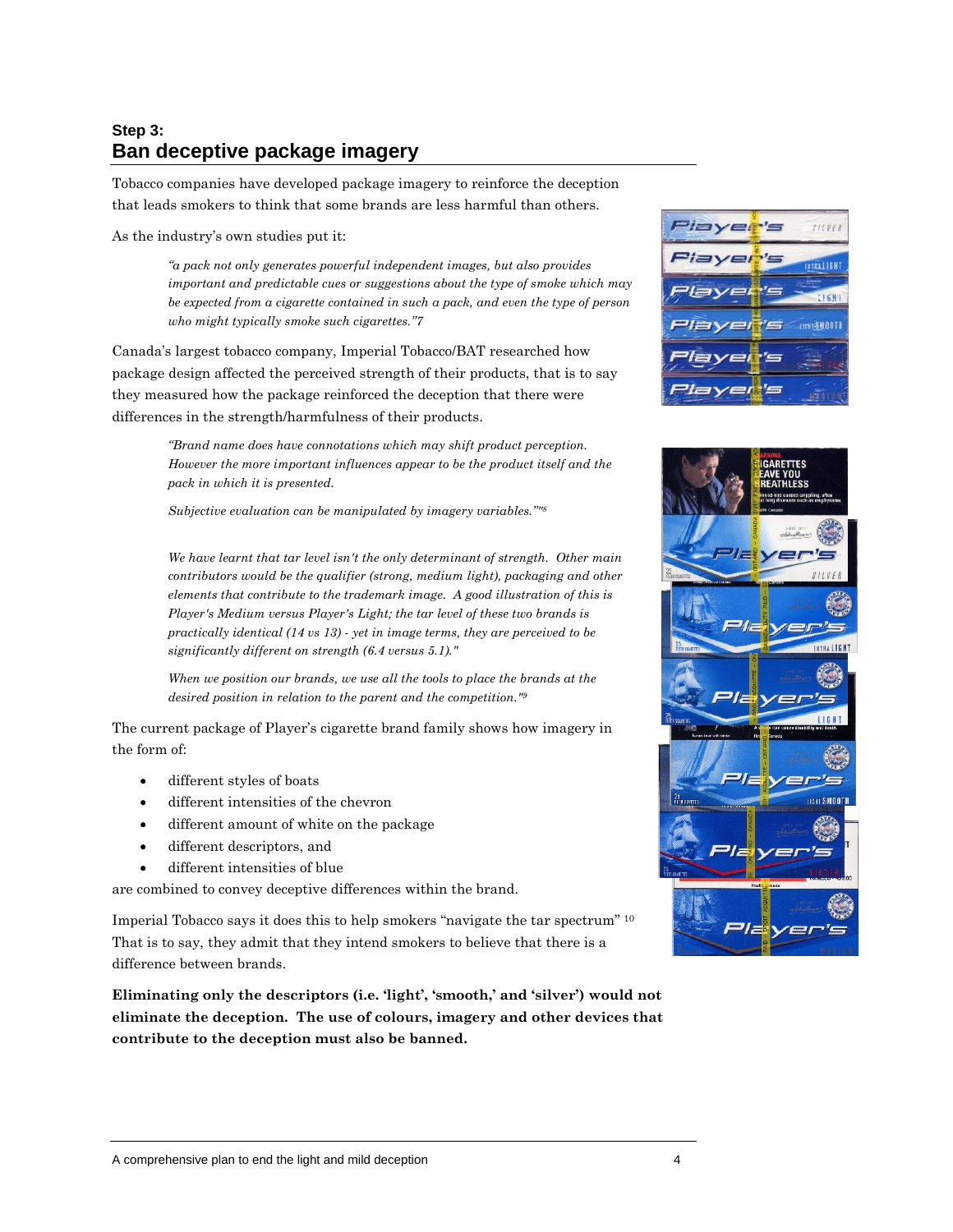### **Step 3: Ban brand extensions**

In the tobacco market, a 'brand extension' is a model of cigarettes that is sold under the same brand name but which produces a different reading on smoking machines.

Imperial Tobacco, for example, markets six brand extensions in its du Maurier family, eight brand extensions in its Player's family and eight versions of Matinee.

Tobacco companies began to introduce 'brand extensions' in the 1970s to allow them to promote 'light' cigarettes to smokers who felt they should quit, but who could be encouraged to keep smoking if there was a 'healthier' cigarette available. <sup>11</sup> By using the same brand name, the companies found they could capitalize on the imagery they had already developed for that trademark.12

If smokers are faced with multiple types of cigarettes under one brand name they can be expected to look for and find differences in those brands, and to ascribe a meaning to those differences. Because these cigarettes were marketed to convey a hierarchy of 'strength'/harmfulness, this will be the meaning that smokers ascribe to any within-brand distinctions.

Tobacco companies recently showed in Europe how quickly brand extensions allow them to use new descriptors (like colours) to convey deceptive health information.

As the pictures of currently available Player's brands shows, Canadian cigarette brand families are already colour-coded. Removal of the misleading words only and not the associated imagery would not sufficiently reduce the deception.

#### *BAT/Imperial Tobacco Canada's three major brand families*

du MAURIER du MAURIER Light du MAURIER Extra Light du MAURIER Ultra Light du MAURIER Special Mild du MAURIER Edition

Player's Plain Player's Filter Player's Medium Player's Light Player's Light Smooth Player's Extra Light Player's Silver Player's Special Blend)

Matinée Matinée Extra Mild Matinée Menthol Matinée Select Matinée Silver Matinée Slims Matinée Slims Menthol Matinée Ultra Mild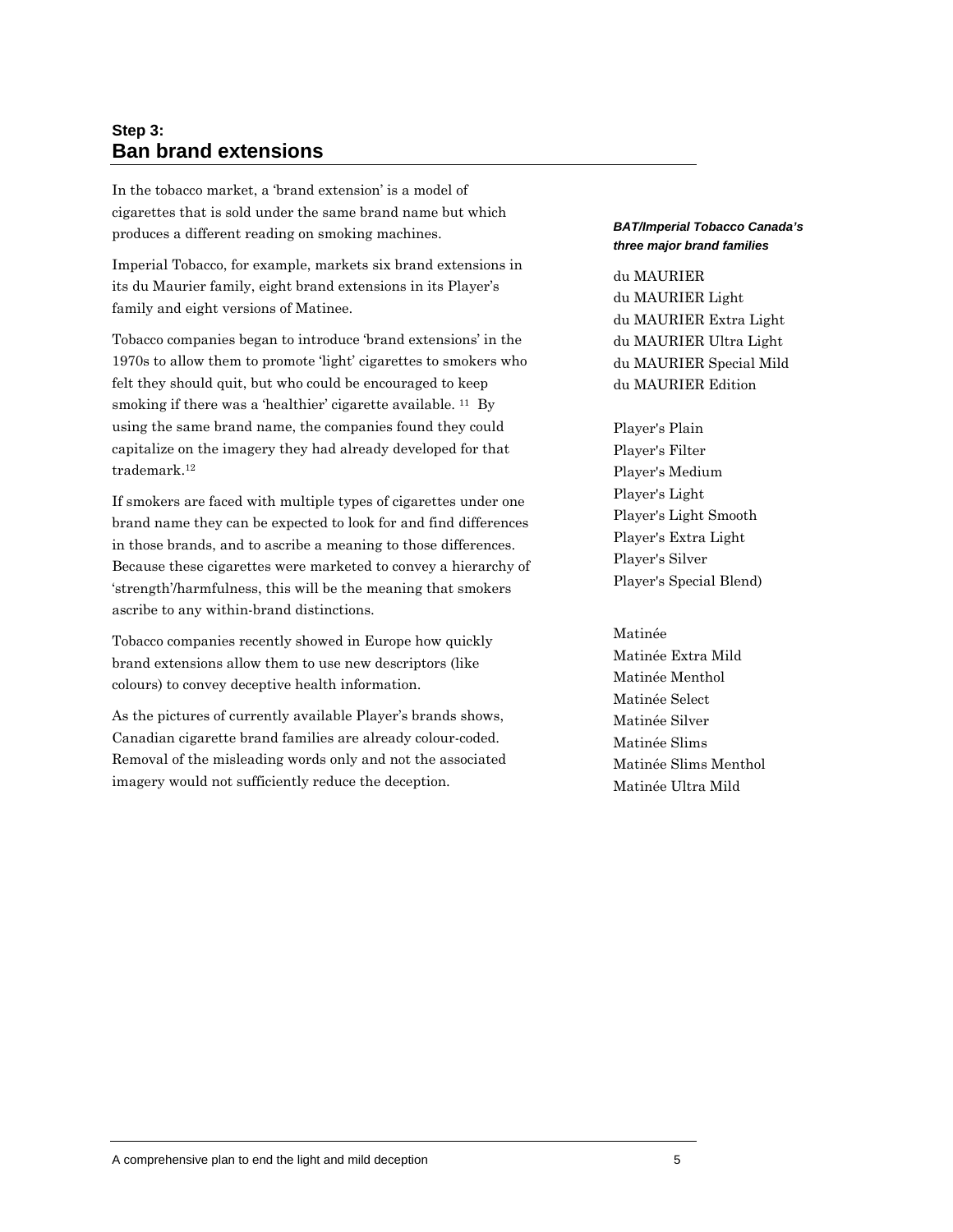### **Step 5: Ban deceptive cigarette designs**

It is not only by marketing their cigarettes with terms like 'light,' deceptive machine readings and package designs and brand extensions that tobacco companies have deceived smokers into thinking that some cigarettes are less harmful than others. The cigarettes themselves have been designed to create and sustain this deception.

Modern cigarettes are made with highly ventilated paper and filters. Originally, this was thought to dilute the smoke with air, and thus reduce the amount of smoke inhaled. In fact, it merely allowed smokers to control the dilution, and to easily adjust the amount of smoke they inhaled so that they received the right dose of nicotine at the right puff (smokers will try to get more nicotine out of the first puffs of a cigarette than out of the last ones).

Because smokers have to inhale more deeply to get the dose of nicotine they crave, the cigarette gives the impression of being 'lighter.' The smoke from a ventilated cigarette is less dense, but smokers forget that because they inhale more of it they are actually getting the same amount of toxic substances. The smoking sensation perpetuates the impression. 13 The adjustment of smoking is called 'compensation,' and these cigarettes are designed to be 'compensatible.'

#### *Researchers are now calling for an end to filter-ventilation (see Kozlowski, reference 13*

Filter ventilation is a nearly ubiquitous design feature in cigarettes. Smokers increase puff volume, number of puffs, and number of cigarettes smoked, and block filter vents to compensate for the smoke yields of lower tar cigarettes as measured by standard smoking machine tests.

This paper explains the complex role of filter ventilation in compensatory smoking as seen in industry documents and published research. Ventilation is found to cause lighter taste, promote larger puffs, and, with heavy ventila-<br>tion, promote behavioural blocking of vents. Filter vents are judged to be a defective, misleading design feature. Policy and regulation of cigarettes needs to attend to the problems of filter ventilation.



This is, by way of analogy, similar to the drinkers' experience: a one-ounce shot of scotch tastes 'stronger' than a one-ounce shot of rum mixed with fruit juice, but they both have equal alcohol effects).

Recent research suggests that the modern cigarette is a defective design, in the same way that a car that explodes is a defective design.

Health Canada can use its existing powers in section 5 of the Tobacco Act to demand that tobacco companies stop using deceptive cigarette designs and that they start making cigarettes less compensatible.

There are dozens of ways that cigarette design can be manipulated to make cigarettes compensatible. Attempts to regulate one or more design features may result in companies subverting the intent of the regulation by devising alternate ways to make cigarettes compensatible.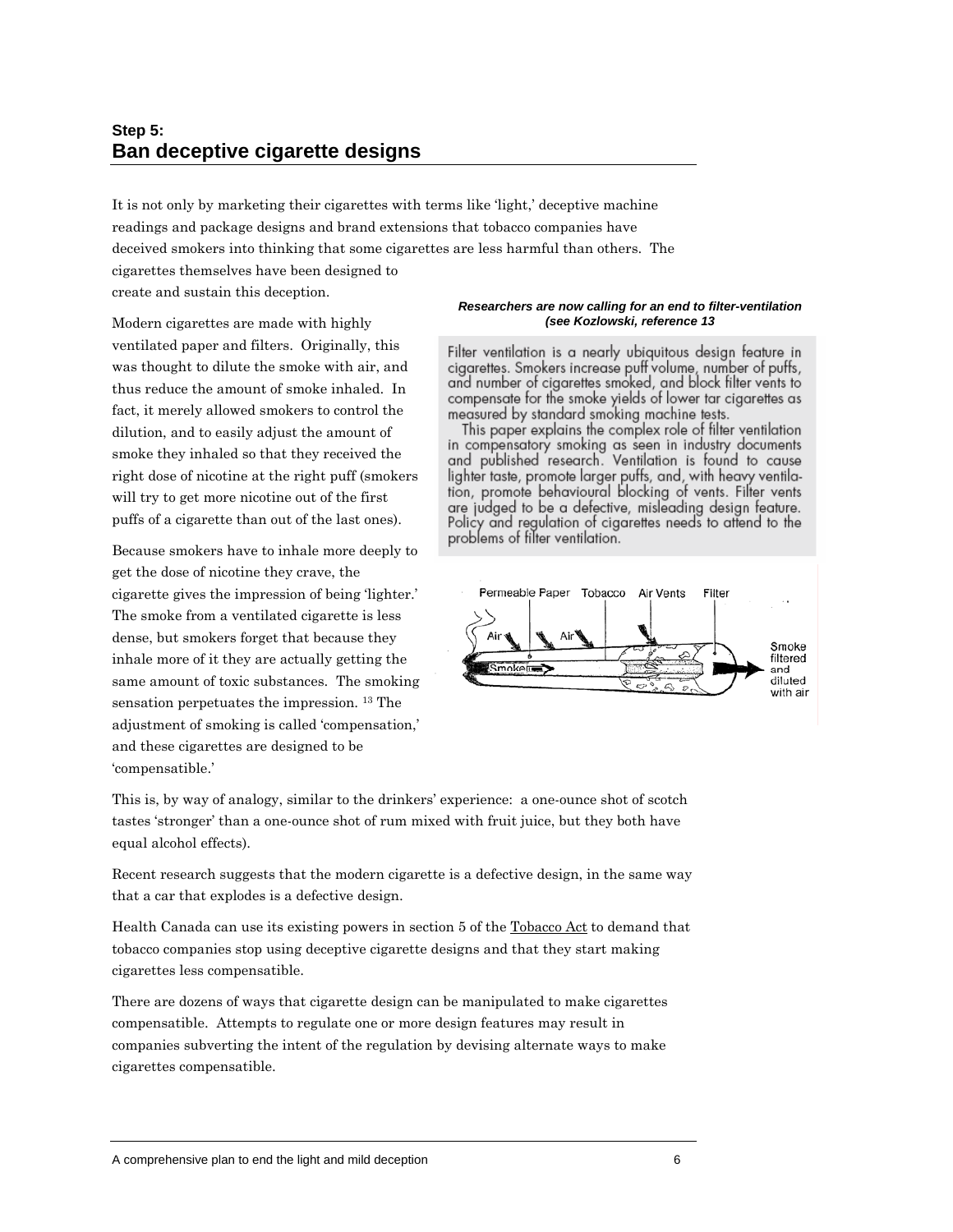A better strategy would be to require by regulation of overall performance standards that achieve the desired effect.

One example of a performance-based regulation to reduce compensatability would be to require that that there be no more than a 50% difference between the two types of current machine readings (the ISO method and Health Canada's intense method) for each brand.

Health Canada should concurrently set performance-based regulations to reduce the elasticity of cigarette brands (elasticity is a specific dimension of compensatibility, which allows smokers to get proportionately more nicotine from a cigarette when they increase the amount they inhale).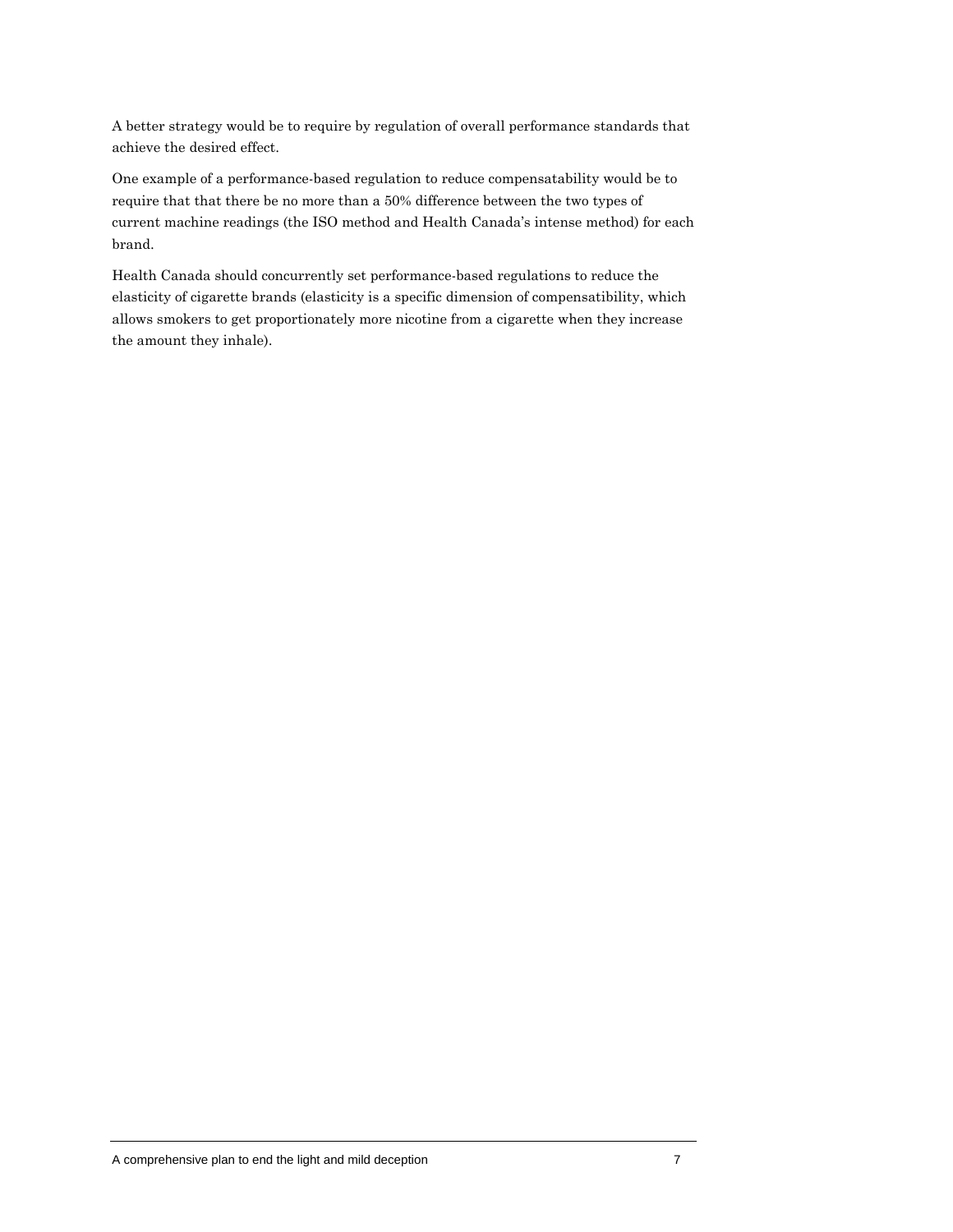# **Step 6: Support regulatory requirements with good health programming**

In addition to banning these deceptive practices of the tobacco industry, Health Canada can help ensure that Canadians are no longer deceived by:

- integrating messages about product design and marketing into its communication activities.
- making public which tobacco products are 'identical' (the government is provided with a list of identical products currently sold under different brand names, but has made the decision to keep this information secret.

Du Maurier light, for example, is identical to Matinee, but the different packaging and marketing results in some smokers thinking that it is "stronger".

- Banning retail displays. Tobacco companies display packages in ways which communicate false distinctions.
- Using consumer protection law to hold tobacco companies accountable for deceptive marketing.

# **A staged approach to implementation of this comprehensive plan to end the deception**

Some parts of this plan have already benefited from more reflection and research than others. In particular, steps 4 and 5 have not received much attention to date, and could well benefit from being more carefully researched, as part of the preparation for the introduction of effective regulation.

Accordingly, the following schedule is suggested for the adoption of regulations to implement the six steps in this comprehensive plan.

### **2005**

- Step 1: Ban misleading brand descriptors
- Step 2: Remove misleading numbers from cigarette packages
- Step 3: Ban deceptive package imagery
- Step 6: Support regulatory requirements with good health programming

### **2006**

• Step 4: Ban brand extensions

### **2007**

• Step 5: Ban deceptive cigarette designs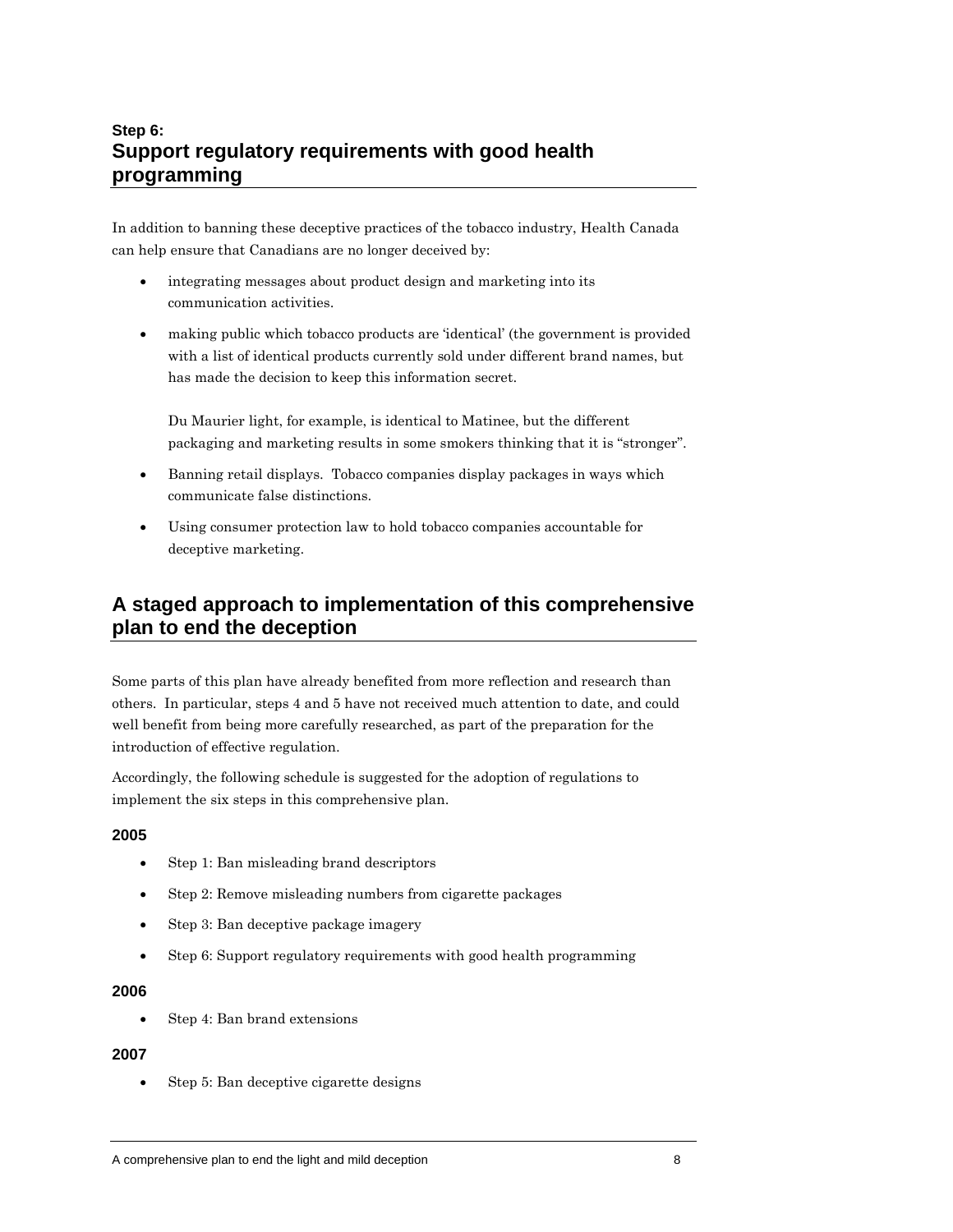### **Background: Chronology of court and government actions on 'Light and Mild' cigarettes since 2000.**

**January 24, 2001:** The government of British Columbia (under Premier Ujjal Dosanjh) re-filed a lawsuit against the tobacco industry. The lawsuit includes claims that the industry "sold 'light' cigarettes as an alternative to give false reassurance to smokers who were concerned about their health – even though these cigarettes deliver about the same amount of tar and nicotine as regular cigarettes." (B.C. statement of claim)

**May 31, 2001**: World No Tobacco Day. Hon. Allan Rock asks tobacco companies to voluntarily remove "light" and "mild" terms from cigarette packages within 100 days, and asks the Ministerial Advisory Council on Tobacco Control to recommend actions in the event the companies do not comply. (Health Canada press release)

**21 August 2001:** Environics reports that two-thirds of Canadian support ending the use of "light" on cigarette labels. (Environics news release)

**8 September 2001:** 100 days pass without the cigarette companies removing misleading descriptors from their packages. (Imperial Tobacco's response)

**1 November 2001** – The Health Minister Allan Rock releases the findings of the Expert Panel, which advises that regulations under the *Tobacco Act* be passed to ban the use of the descriptors. (Health Canada press release)

**27 November 2001**: United States' National Cancer Institute scientific report concludes no benefit from lower tar cigarettes. (Press release)

**1 December 2001**: Notice of Intent published in Canada Gazette proposing ban on the terms "light" and "mild". (Gazette) Deadline for public responses to notice of intent is January 15, 2002..

**January 2002**: Brazil bans use of "any type of descriptor, on the packaging or in advertising material, such as: classes (s), ultra low tar, low tar, smooth, light, soft, leve, moderate tar, high or any others that could induce consumers to an erroneous interpretation as to the tar contained in cigarettes." (Brazilian regulation)

**November 2002:** The World Health Organization Scientific Advisory Committee on Tobacco Product Regulation recommended a ban on all misleading health and exposure claims and related packaging. (SACTOB recommendations)

**December 2002:** Health Canada research shows that 2 of every 3 smokers of 'light' cigarettes switched to light based on the belief that there would be fewer health risks. (Health Canada overview of 2001 CTUMS findings)

**December 10, 2002:** The European Court of Justice rejected a tobacco industry challenge to the EU directive banning the terms 'light' and 'mild', 'low-tar', etc. (Court ruling)

**December 13, 2002**: The Quebec Superior Court upheld the federal Tobacco Act against an industry claim of unconstitutionality. The law allows the federal government to regulate how cigarettes are labelled. (Justice Denis' ruling)

**March 21, 2003:** Illinois judge Nicholas Byron rules in favour of a class action suit against Philip Morris for the sale of 'light' cigarettes (the "Price" suit). He ordered the company to pay US\$10 billion in damages and said that "the course of conduct by Philip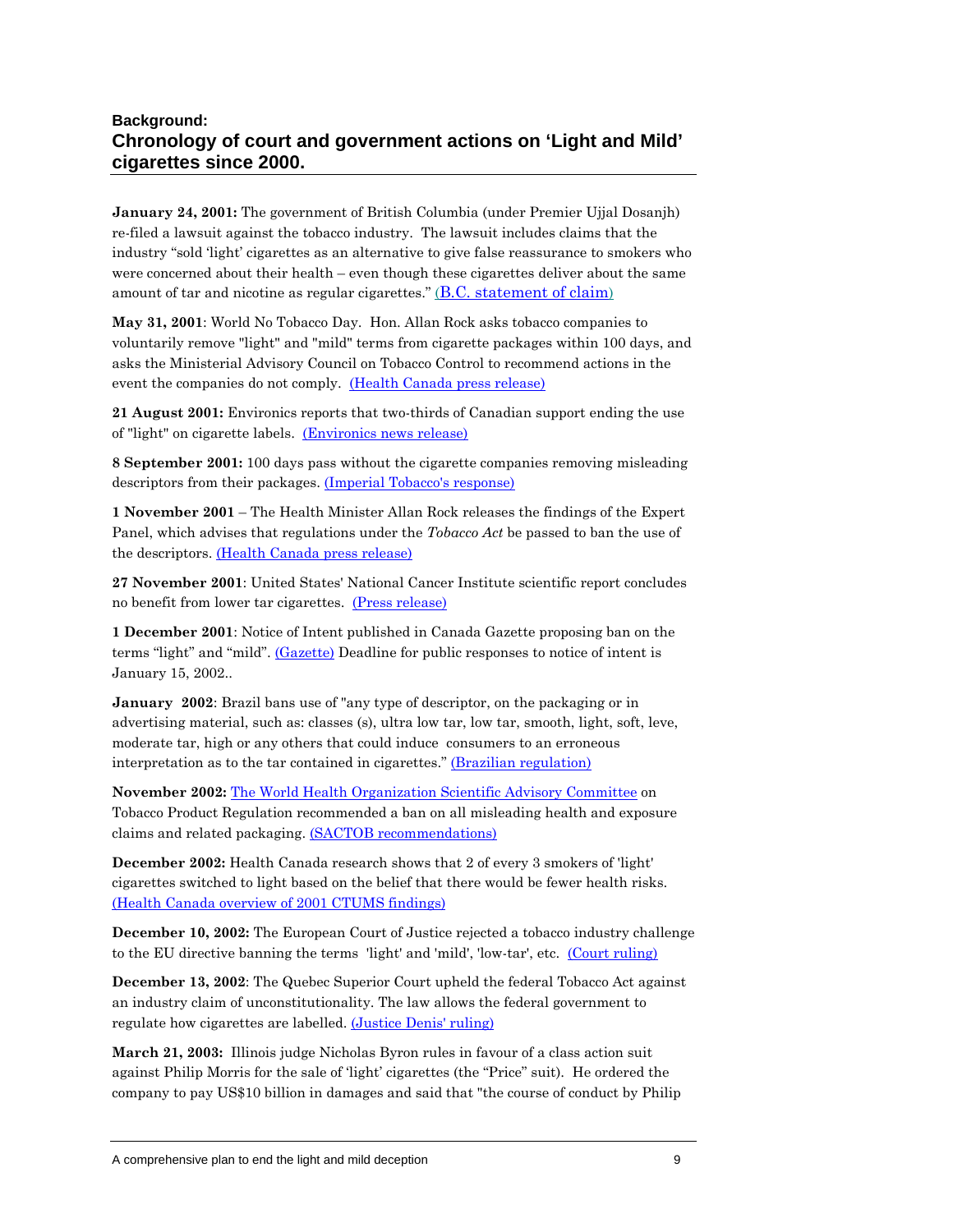Morris related to its fraud in this case is outrageous, both because Philip Morris' motive was evil and the acts showed a reckless disregard for the consumers' rights."

**May 8, 2003**: Lawyers from the Klein Lyons firm file a class action lawsuit in the name of Kenneth Knight against Imperial Tobacco for damages associated with the deceptive trade practice of 'light' labels on cigarette packages. (Statement of Claim)

**May 20, 2003:** World Health Organization adopts text for a global tobacco treaty, the Framework Convention on Tobacco Control. The treaty calls for an end to all misleading descriptors, including the use of such terms as "low-tar" and "light." (WHO press release)

**June 16, 2003**: Complaint filed by the Non Smokers Rights Association with federal Competition Bureau regarding the deceptive trade practice of labelling cigarettes as "light" or "mild. " (NSRA Press Release)

**July 15, 2003:** Canada signs the framework Convention on Tobacco Control - but doesn't say when it will ratify the treaty, or whether it will implement the requirement to ban the terms "light" and "mild" (Health Canada Press Release)

**September 30, 2003:** "Low-tar" and similar misleading terms are banned on all cigarettes sold in the European Union. (EU directive)

**February 2004:** The Australian government announces that it will abandon the use of machine tests as they "bear no relation to what smokers actually ingest." (Press release)

**April 30, 2004:** Imperial Tobacco files its response to the Knight case filed in British Columbia, arguing that it never represented that "light" or "mild" products reduced the risk of disease and that it was the federal government that directed Imperial Tobacco toward "developing and marketing lower delivery products."

Imperial Tobacco files a "Third Party Notice," deflecting responsibility for liability in the Knight case to the federal Government. If consumers were misrepresented about "light" and "mild," cigarettes, ITL states "then the Federal Government breached the standard of care in the operation of its health programmes," and should pay any damages awarded in this case.

**August 16, 2004**: Massachusetts court certifies a class action suit ("Aspinall" suit). "We conclude that a class action is not only an appropriate method to resolve the plaintiff's allegations, but, pragmatically, the only method whereby purchasers of Marlboro Lights in Massachusetts can seek redress for the alleged deception," Justice John M. Greaney wrote in the majority opinion.

**September 14, 2004**: Missouri court certifies 'light' class action suit against Philip Morris ("Craft" suit). <u>(news report)</u>

**October 14, 2004**: The Federal government replies to Imperial Tobacco's Third Party Notice by recommending that the court throw-out the class action suit.

**December 2, 2004.** Health Minister Ujjal Dosanjh announces that Canada is among the first 40 countries to ratify the Framework Convention on Tobacco Control. The treaty is scheduled to come into effect on February 27, 2004. (press release)

**January 10, 2005**. Non-Smoker's Rights Association seeks an application for judicial review to compel the Competition Bureau to rule on its complaint regarding the 'light' deception. (press release)